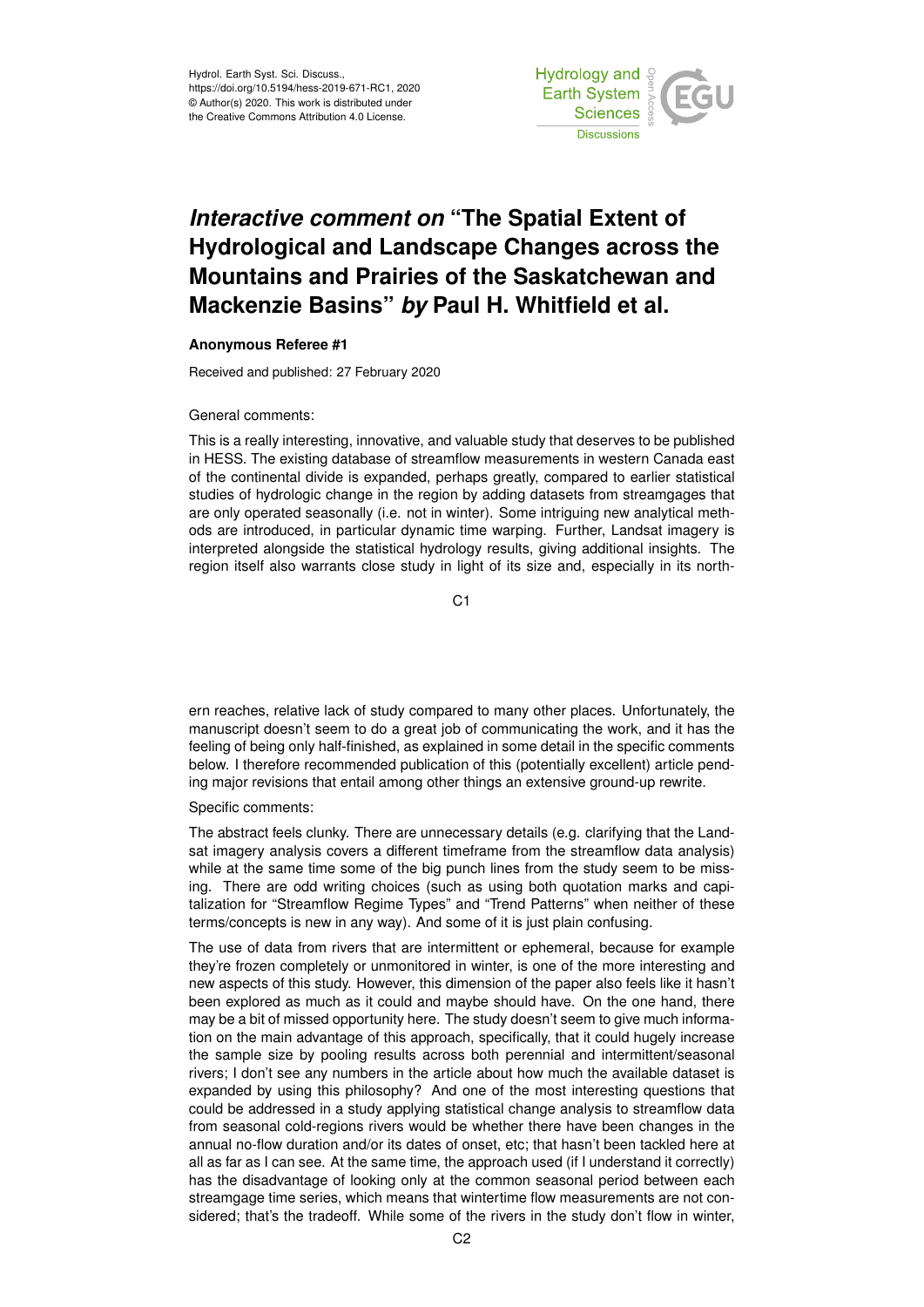many do. Given that some of the stronger changes in climate and hydrology at high latitudes and cold regions generally are being experienced in winter, certain important phenomena could be missed using this approach. That fact doesn't necessarily reduce the "publishability" of the paper, but it does imply that a clearer statement of scope and purpose ought to be made. Maybe I've just missed it (a real possibility given the clunky writing and organization of the paper) but I don't see anywhere in the title or abstract that the study is limited to the warm season and it doesn't look like there's much discussion in the paper as a whole of what this limitation means.

Lines 100-103, phrases like "by integrating different forms of data, which previously had only been treated separately and individually" and "By linking continuous and partial year data from a large number of hydrometric stations using only warm season data three important questions are addressed. . ." I worry that many readers might feel that simply using data from summer, or looking at Landsat data alongside the streamflow data analysis, doesn't really count as "data integration," which might be taken to mean something more ambitious than what was done here. It might be safer to simply say that an unusually large and diverse dataset was considered.

Not clear what lines 134-135 are intended to mean; typographical error?

The idea of not using a common period of record across all the streamgages runs contrary to almost all work in this field. That doesn't necessarily mean it's wrong, but it does seems likely to be viewed as a problem by some readers, and the subject probably requires more attention than it's been given in the article. For example, the authors write on lines 138-144 that "Because the periods of record, rather than a common period, are used it is not possible to compare the magnitudes of trends among the stations. Instead, the analyses are restricted to determining the existence of significant trends in individual five-day periods in (five-day) periods 23 to 61 (of 73), as shown in Figure 1 and 2." In addition to being a clunky and hard-to-read sentence, its logic seems doubtful. If the magnitudes of trends are not comparable between stations, why would the existences of trends be? One problem is statistical. Determining the existence of

C3

trend using a statistical significance test (as done here) simply amounts to a measure of the magnitude of the observed trend relative to what you'd expect to see purely by chance; the concepts of magnitude and existence can't be completely separated as the manuscript seems to suggest they can. Another problem is physical. There's a reason why statistical hydrology and climate studies of this sort normally focus on a common period of record, to ensure apples-to-apples comparisons. Especially in light of the fact that the minimum period of record seems to be a reasonable but not great 30 years, the observed trends could simply represent decadal (e.g. PDO) climate regime shifts, and because there's (apparently) different 30-year periods between the records, figuring out what these different trends at different stations actually means seems messy. There have been some studies that have gotten away with using (slightly) mixed periods of records, but these have been very geographically tightly focused studies of a dozen streamgages or less and evaluated those data in depth for very particular phenomena of interest. In such a large-scale pattern-recognition study as that presented here, though, it's not clear this works. A stronger case should be made for it, or at least a discussion giving better clarity on the pros and cons.

Lines 184-187, motivating the use of dynamic time warping: "The timing of inflections does not affect the clustering, hence the effects of latitude and elevation that often result in misclassification of hydrographs because of timing differences are avoided, which is important in a spatial domain of the size being considered here." That's fine as far as it goes, but the apparent down sides of such an approach should also be clarified for readers. Differences in timing and magnitude are basic identifying characteristics of a watershed's hydrologic regime and represent real differences in climate and watershed hydrology.

Lines 195-197, speaking of statistical trend analysis: "Since these were comparing periods separated by 360 days, autocorrelation was not expected and therefore prewhitening was not applied." Careful here – there's a significant body of literature on the question of whether pre-whitening is or isn't needed in statistical analysis of streamflow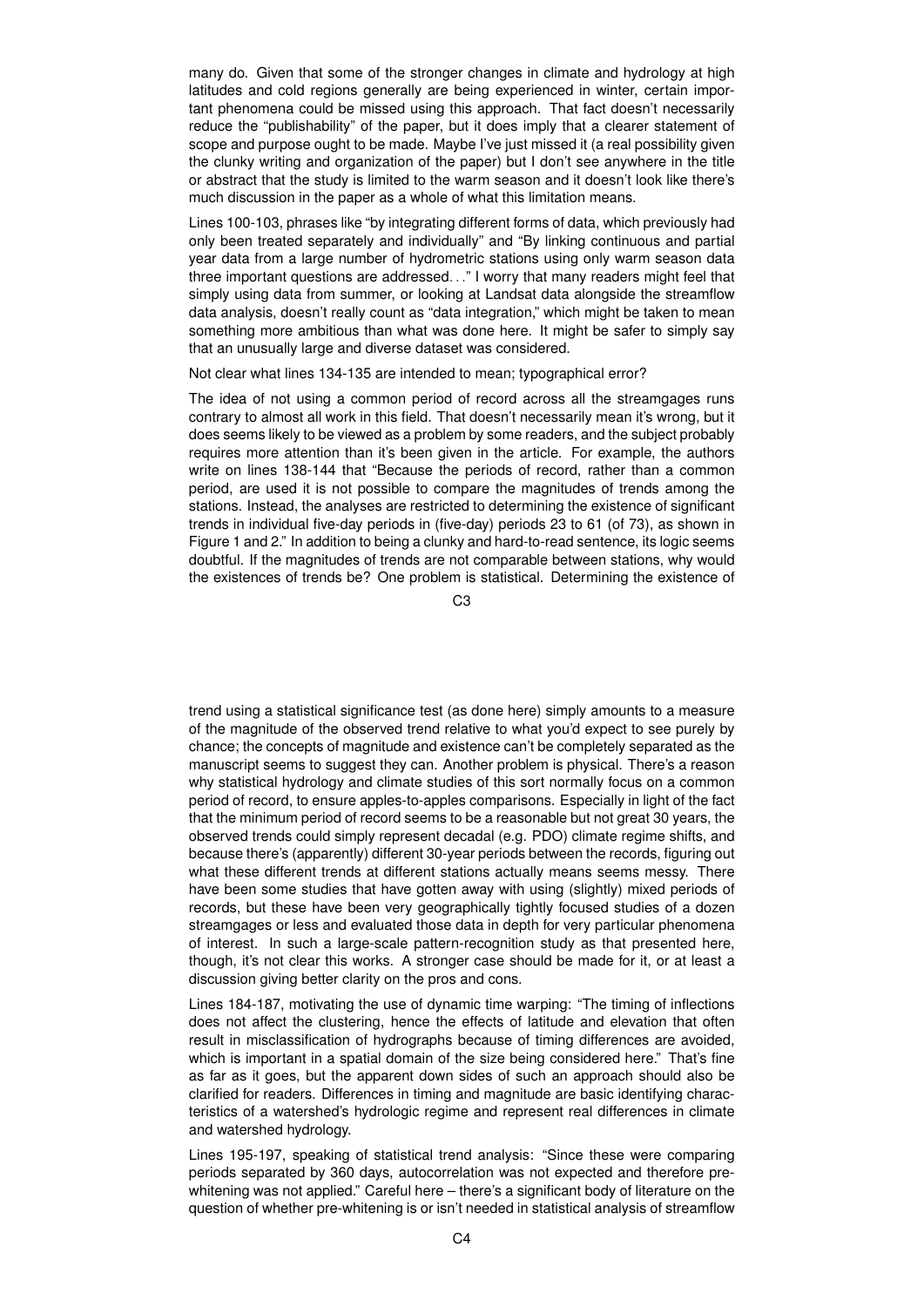for climate trends. It seems like the verdict is still out, but some would view the authors' assertion are being a basic technical error, at least without further analysis to quantify autocorrelation across years. Again, it looks like some more detailed analysis and more careful wordsmithing are needed.

The explanation of dynamic time warping is inadequate (lines 122-133). This is a really interesting idea that has not seen much if any application in hydrology and is presented in the paper as one of its main elements. Much more detailed description of it would be useful for readers. Right now, there's just one sentence of explanation and a reference to the R package used to run it. It's also not clear how the cluster analysis the authors perform using dynamic time warping relates to the cluster analysis they perform using conventional k-means analysis. Are both used in the same way, as checks on each other? Or for slightly different purposes?

More broadly, the overall descriptions of the methods and their rationales feel a little murky, meandering, and internally inconsistent. The numerous typographical mistakes, grammatical errors, and poorly written sentences don't help, making the manuscript unnecessarily difficult to read and understand at points. It also feels like the paper is longer than it needs to be for its content, or maybe it is merely a matter of organization. Reorganizing the material more clearly into finer subsections with clearly worded and specific headings might help. The starting point would be to have separate "data" and "methods" sections. I suggest the authors rewrite the methodological explanation and justification from scratch and maybe consider a ground-up rewrite of the entire article focusing on making a clear case for the chief outcomes they want to communicate.

Lines 578-581, "Many studies that seek to explore change perform many analyses simply to see what falls out. The approach used here is targeted to assess which aspects are changing and why, the basic element being the hydrological response that depends upon the key streamflow-generating processes in each basin." Perhaps it was not the authors' intention, but this passage seems to come across like a somewhat ungracious and perhaps inaccurate description of earlier work in the hydrology and

C5

climate communities. There are many change studies that have performed extremely well-designed and very tightly focused analyses. The authors could also be setting the bar rather high for themselves by framing their study relative to previous work in such elevated terms; it may be in their own best interest to reconsider that choice.

There are a couple of assertions in the paper, about a claimed resilience of mountain rivers to climate change, that seem likely to be controversial and may undermine its credibility as a whole with readers. Lines 812-817 say, "Using a modelling approach, (Bennett et al 2012; Schnorbus et al 2014) demonstrated that detecting climate driven changes in basins in the British Columbia Rocky Mountains were difficult because of interannual variability. Despite the ongoing deglaciation in the mountains of the west (Clarke et al 2015) basins in the Canadian Rockies can be resilient to change (Harder et al 2015, Whitfield and Pomeroy 2016)." Then again around line 923 or so we have, "Mountain basins appear to be resilient to change." These statements seem inconsistent with a lot of work in the region. A few examples are Jost et al, HESS, 2012; St. Jacques et al, Canadian Water Resour. J., 2014; St. Jacques et al, Geophys. Res. Letters, 2010; Fleming and Weber, J. Hydrol., 2013; Fleming and Dahlke, Canadian Water Resour. J., 2014; Najafi et al, Geophys. Res. Letters, 2017; and Clarke et al, Nature Geoscience, 2015. Additionally, I don't think Bennett et al 2012 and Schnorbus et al 2014 said quite what the authors of this submission seem to be ascribing to them, because both those papers clearly identified expected changes in hydrology from climate change. Plus, these assertions seem contrary to the general understanding in the hydrology and climate change communities that mountain regions are particularly susceptible to climate change, though of course such a general truism isn't necessarily applicable everywhere. At least part of the problem may be what seems to be a logical error in interpretation. On lines 923-927 we have, "These basins demonstrate several hydrograph types but generally lack structure in trend patterns. Individually, these basin do show periods with increases or decreases in streamflow consistent with freshet timing changes, as has been reported elsewhere, but there is sufficient inconsistency among the basins to define a specific pattern." I guess the idea here is that if there isn't